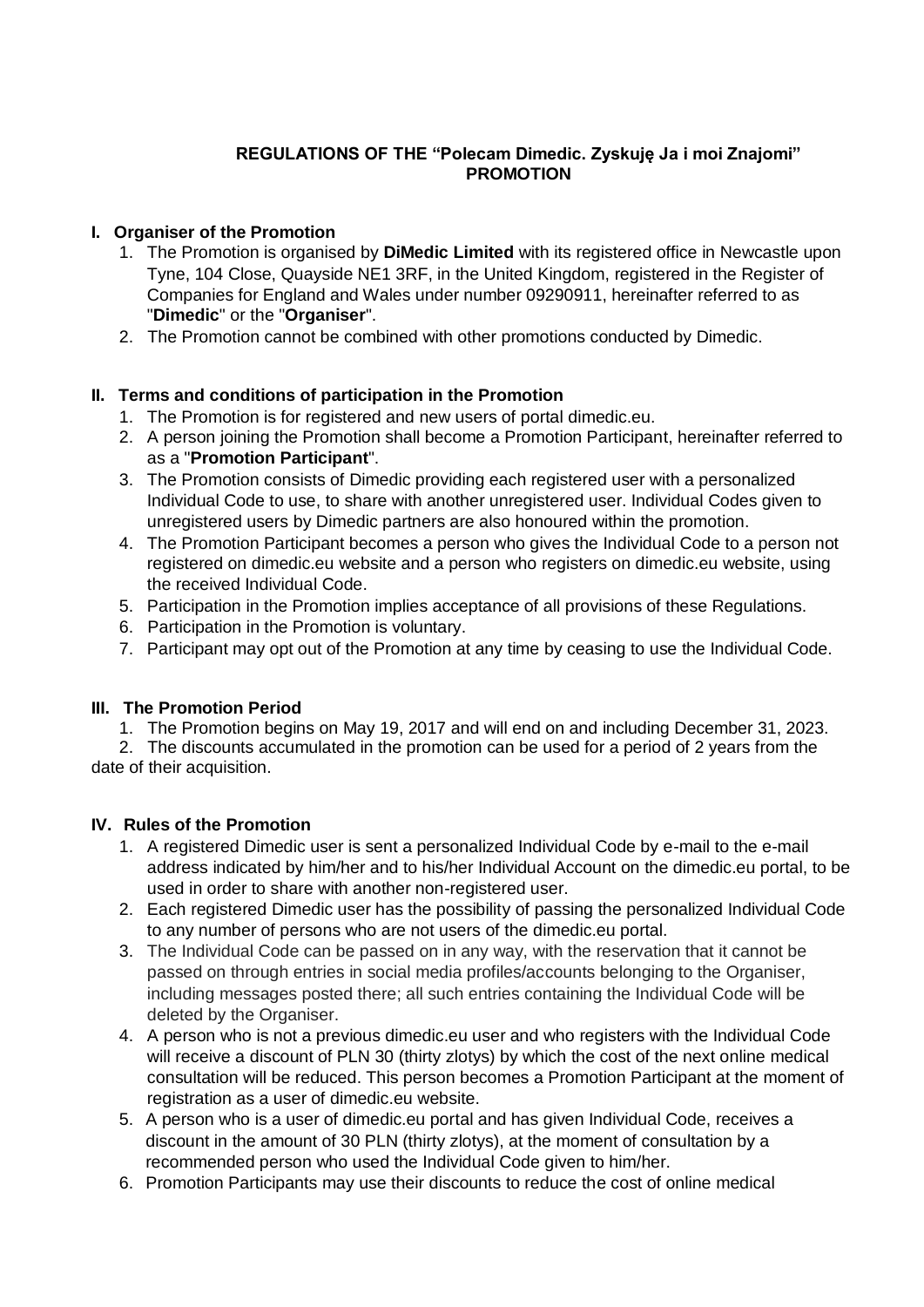consultations provided by Dimedic.

- 7. Discounts resulting from the transfer of an Individual Code are cumulative.
- 8. The amounts of discounts resulting from the Individual Codes provided may be used by the Promotion Participant to pay for online medical consultations provided by Dimedic no later than for a period of 2 years from the date of receiving the discount. After this date, unused discounts will be voided.
- 9. Dimedic reserves the right to suspend an Individual Account and/or withdraw discounts in the event of a reasonable suspicion that they have been obtained fraudulently.
- 10. Dimedic reserves the right to verify the discounts received.
- 11.Additionally, Participants who actively participate in the Promotion are eligible to receive prizes under the following rules:
	- (a) The Promotion Participant who passes the Individual Code in a manner described in the above paragraphs - to at least 5 recommended people who will then benefit from at least one consultation at dimedic.eu during the Promotion Period, will receive a material prize in the form of a sports water bottle of a value not exceeding PLN 50;
	- (b) The Promotion Participant who passes the Individual Code in a manner described in the above paragraphs - to at least 10 recommended people who will then benefit from at least one consultation at dimedic.eu during the Promotion Period, will receive a material prize in the form of a ports armband monitoring activity/health of a value not exceeding PLN 200;
	- (c) The Promotion Participant may receive both the prize under point a) and the prize under point b) if he/she meets the conditions for receiving both types of prizes, but the prize of a given type [under point a) or point b)] is always one-time only. This means that the Participant is not entitled to further prizes of the same type if he/she completes a multiple of the number of referrals indicated in point a) or b).
	- (d) The Participant shall be notified about receiving a prize by e-mail, to the address provided during registration of the Account on the Dimedic portal or in a message sent in the Patient Panel. In the aforementioned e-mail/message, the Participant will be asked to confirm/enter the data necessary to send him/her the prize, i.e. name, surname, address, telephone number for contact. The prize is sent to the Participant at the address provided by the Participant in the email correspondence or message in the Patient Panel, within the next 30 days. In the case of failure to provide the above address or failure to reply to the e-mail/message sent by the Organiser or failure to collect the prize package sent by the Organiser several times, it shall be assumed that the Participant has given up the prize.
	- (e) The Promotion rules set forth in this item 11 are effective from February 1, 2022 until the expiration of the Promotion period set forth in item III.1.
	- (f) The Promotion Organiser reserves the right to replace the prizes specified in points a) and b) with other items of the same or similar value.
	- (g) Prizes will be free from physical or legal defects.
- 12.In connection with participation in the Promotion, including transfer of the aforementioned prizes, the following personal data shall be collected from Participants: first name, surname, e-mail address, correspondence address, telephone number for contact (hereinafter jointly - "**Personal Data**"). Personal data will be processed on the following basis:
	- (a) The Organiser is the Controller of Personal Data.
	- (b) GRCI Law is the Data Protection Officer (ICD). If you have any questions regarding the processing of your Personal Data, data protection in general or the exercise of your rights in relation to the processing of your Personal Data, please contact us using the email address below or by post.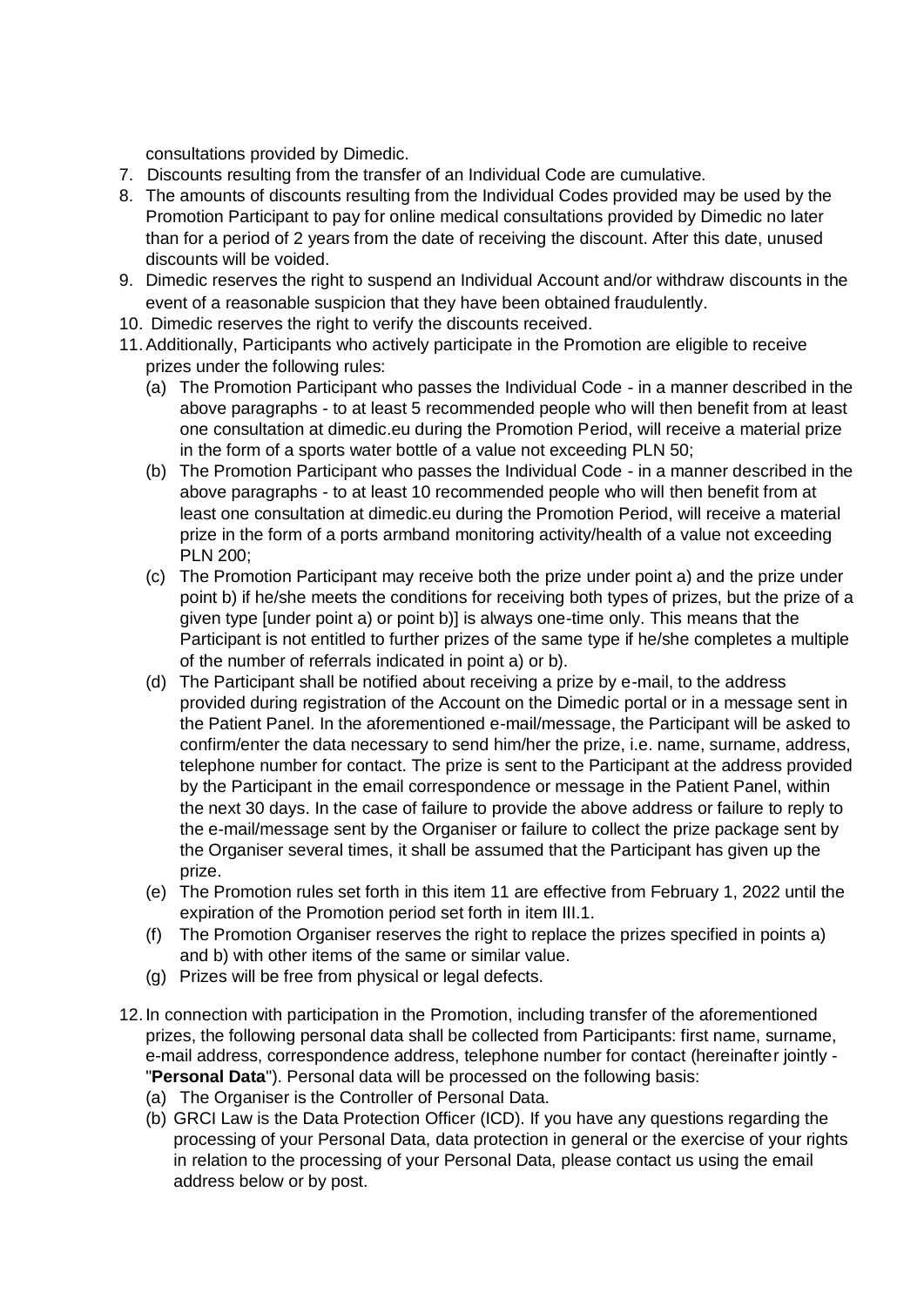### **Data Protection Officer: GRCI Law**

Unit 3 Clive Court Bartholomew's Walk Cambridgeshire Business Park Ely CB7 4EA e-mail: [dpoaas@grcilaw.com](quot;mailto:dpoaas@grcilaw.com") Phone No.: +44 (0) 333 800 7000

- (c) By submitting Personal Data in the manner set forth in item 11(d), the Participant has acknowledged and accepts the information related to the processing of Personal Data contained in this item 12.
- (d) Personal data are processed in accordance with the principles set out in the Regulation (EU) 2016/679 of the European Parliament and of the Council of 27 April 2016 on the protection of natural persons with regard to the processing of personal data and on the free movement of such data, and repealing Directive 95/46/EC (General Data Protection Regulation) - hereinafter: the "**GDPR**".
- (e) Personal Data shall be processed in order to:
	- process the Promotion in accordance with these Regulations (including in order to hand in the Individual Codes, inform about the prize, hand over the prize, process any complaints) and to comply with the other provisions of the Regulations defining the rights and obligations of the parties; the basis for such data processing shall be the Organiser's legally justified interest, which shall be to enable the Participants to participate in the Promotion and to process the Promotion, as well as fulfilment of the agreement entered into by the parties in connection with the entry of the Participant into the Promotion under the rules defined in these Regulations (Article 6(1)(b) and (f) of the GDPR);
	- fulfil the Organiser's obligations, if any, related to the organisation of the Promotion resulting from the applicable provisions of law (pursuant to Article 6(1)(c) of the GDPR)
	- possibly pursue/defend against claims related to the execution of the Promotion (pursuant to Article 6(1)(f) of the GDPR).
- (f) To the extent specified above, providing the Personal Data is not obligatory, however, failing to provide the Data shall make it impossible to enter the Promotion, award or hand over the prize or to correctly fulfil the Organiser's obligations related to the process of organising the Promotion.
- (g) The Organiser may provide personal data to the extent necessary to entities providing support for necessary processes related to the day-to-day operation of the Organiser, such as entities providing accounting and legal services, hosting and other IT services, and delivering shipments.
- (h) The Promotion Participant is entitled to:
	- access the Data, including obtaining a copy thereof,
	- rectify the Data,
	- erase the Data, subject to exceptions provided by law,
	- restrict the processing of the Data,
	- object to the processing of the Data, except to the extent that the Controller processes the Data on the basis of its legitimate interest,,
	- lodge a complaint with a supervisory authority if the processing of the Data violates the provisions of the GDPR.

In order to exercise the above rights, please contact the Organiser.